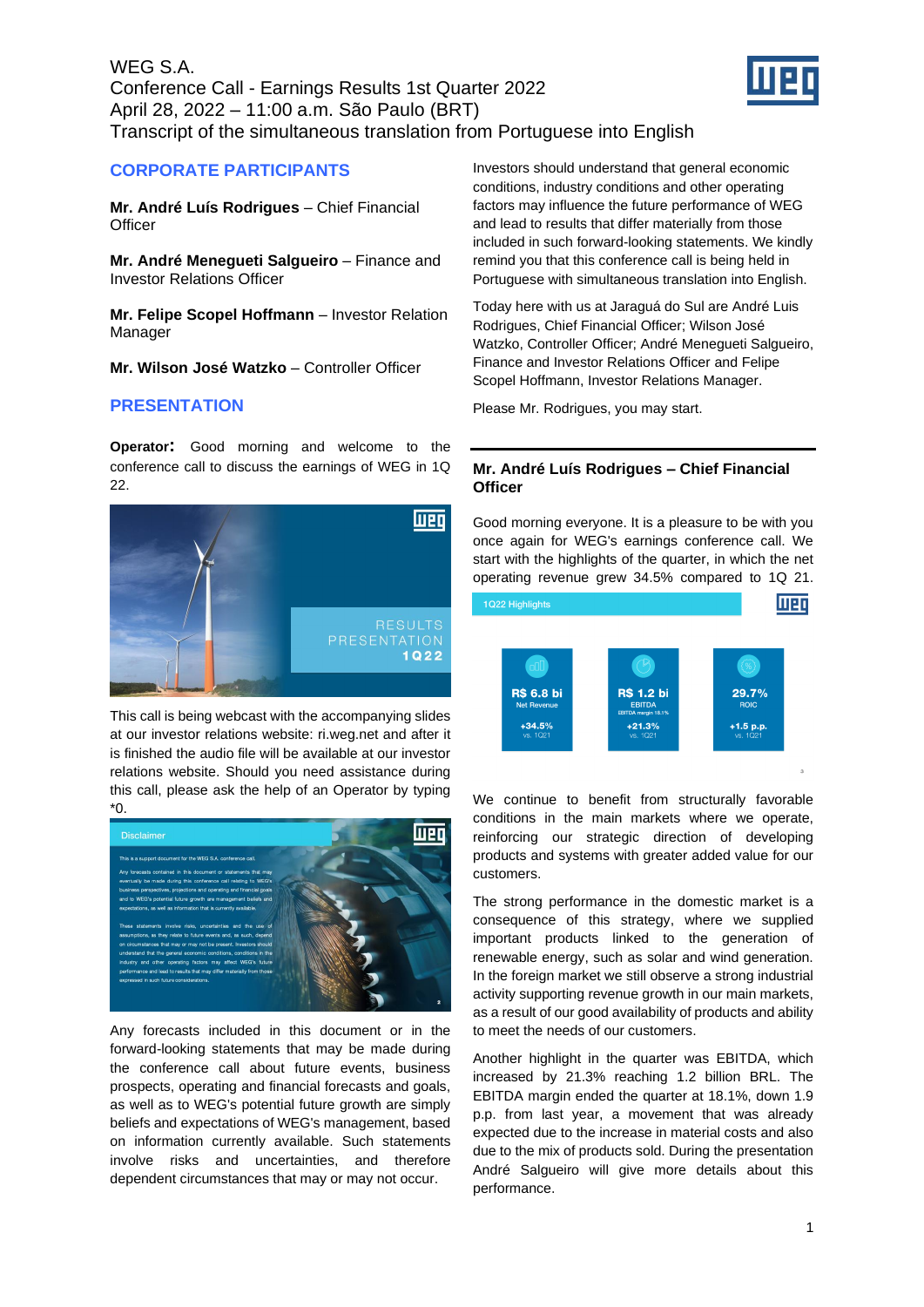



Finally, we had another quarter of ROIC evolution compared to the same period of the previous year, as we will see better on the next slide, which presented a growth of 1.5 p.p. in relation to 1Q 21, reaching 29.7%. The improvement in our operating performance supported mainly by revenue growth, more than offset the greater need for working capital and the increase in investments in fixed assets in the period.

I will now give the floor to Salgueiro to continue.

### **Mr. André Menegueti Salgueiro - Finance and Investor Relations Officer**

Thank you André, good morning everyone. On slide 5 I present the development of our business areas in the markets where we operate starting with Brazil, where activity in the area of industrial electric and electronic equipment continued to be positive in this quarter.

We had good demand for short-cycle products such as low-voltage electric motors, gearboxes and serial automation equipment, especially in the agricultural machinery and equipment, pulp and paper and mining segments.



Sales of long-cycle equipment such as medium-voltage electric motors and automation panels were in line with recent quarters, with good performance in the mining, pulp and paper and water and sanitation segments.

The GTD area was the highlight of this quarter. We had growth in all our businesses, mainly due to the return of sales of wind turbines, the acceleration of sales of distributed solar generation kits and electric generators for other energy sources.

The T&D business posted another quarter of revenue growth, driven by large transformers and substations for projects linked to the transmission auctions, together with sales of transformers for distribution and industrial networks.

In commercial and appliance motors the drop in demand, especially in motors intended for the appliance segment such as washing machines and airconditioning impacted this quarter's performance, despite the good sales volume in other segments such as food and beverage and agribusiness.

As we had already anticipated, this movement was expected after the short, the strong recovery between late 2020 and early 2021.

In paints and varnishes demand continued to be strong with emphasis on the segments of agricultural implements, road implements and sanitation.

At the external market the continued industrial investment observed in recent quarters was an important factor for the performance of the industrial electric and electronic equipment area, despite the uncertainties present in the macroeconomic scenario.

Revenue growth was spread across different industrial segments, with emphasis on the performance of China and the United States. Long-cycle equipment also showed sales growth as a result of the previously reported good order backlog, with an increase in sales in the oil and gas and mining segments.

In GTD revenues showed fluctuations typical of longcycle businesses, mainly after deliveries of important T&D projects in Colombia and South Africa and steam turbines in Germany throughout 2021.

In the commercial and appliance motors area we observed a continued growth in demand for our products, explained by the acceleration of the economic recovery and market share gains in the United States and Mexico. Applications such as pumps and compressors were the highlights of this quarter.

Finally, in the paints and varnishes we showed sales growth in Latin American countries. The lower growth in the quarter is mainly explained by the drop in sales performance in Argentina, where we have an important operation for this business area.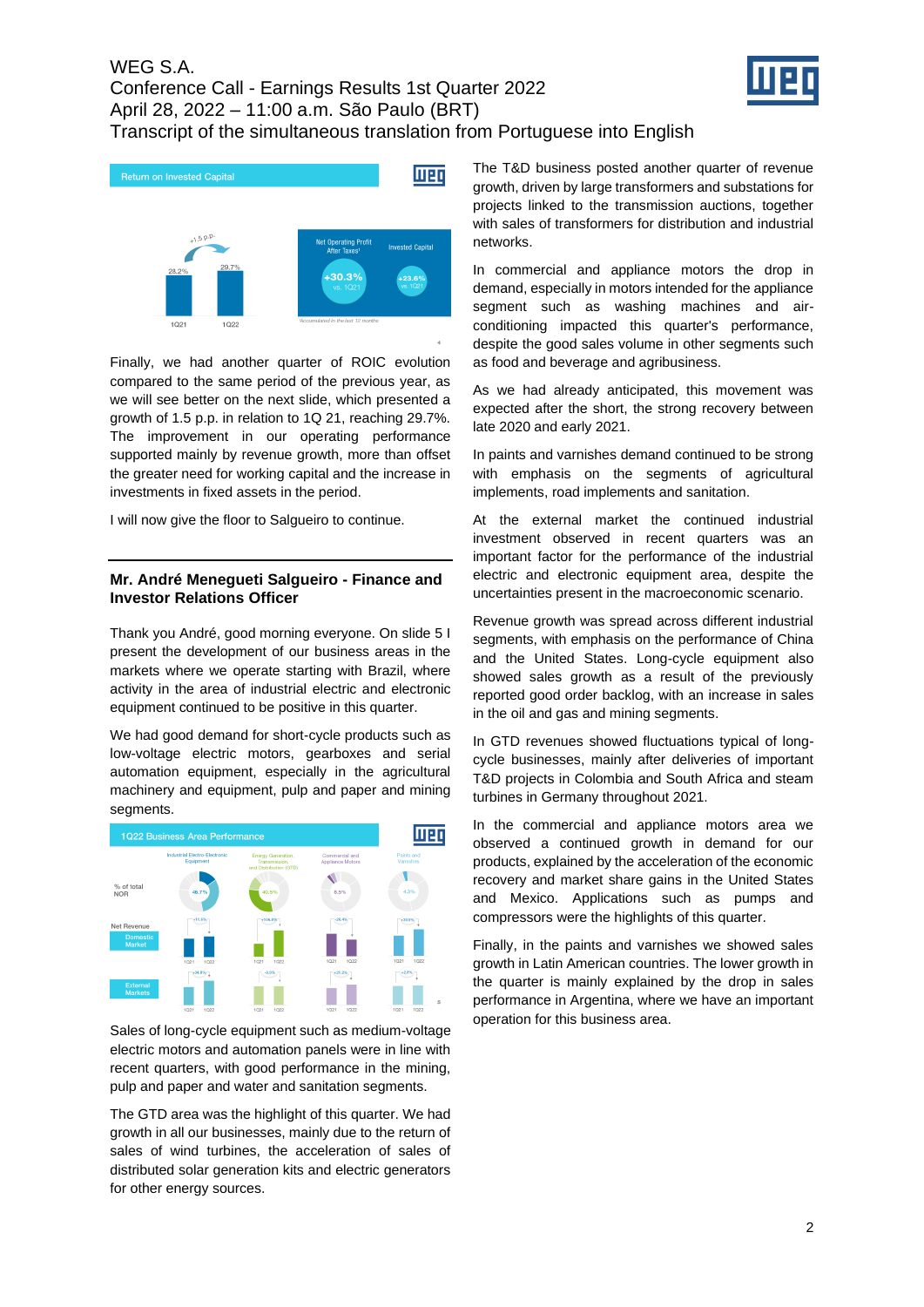



On slide 6 we see the evolution of the EBITDA in 1Q 22, where we presented a growth of 21.3% in relation to the same period of the previous year. The EBITDA margin ended the quarter at 18.1%, showing a reduction of 1.9 p.p. in relation to 1Q 21.

It is worth noting that EBITDA was positively impacted this quarter by the additional recognition of credits referring to the exclusion of ICMS from the PIS and COFINS calculation basis. Excluding this nonrecurring effect EBITDA would have been 1.207 billion with an EBITDA margin of 17.7%. This result was within our expectations. The challenges in the global supply chain and the consequent increase in raw material costs, together with the change in the product mix mainly due to higher revenue from wind generation projects, continued to put pressure on margins; but we continue to work on several fronts to preserve the company's level of profitability.



Finally, on slide 7 we show the evolution of our investments. In 1Q 22 investments reached 209.6 million, 52% of which went to Brazil with a greater concentration on projects to increase capacity, process improvements and productivity gains at the Jaraguá do Sul plant; and 48% to the units located abroad continuing the investments in our factories in India, Mexico, China and the United States.

With that I finish my part and give the floor back to André.

**Mr. André Luís Rodrigues – Chief Financial Officer**

Thank you. Before we move on to the Q&A session, I would like to talk about some of our latest accomplishments and comment on our outlook for the remainder of the year.

| <b>Recent Achievements</b>                                                                                                                      | Outlook                                                                                                                                                              |
|-------------------------------------------------------------------------------------------------------------------------------------------------|----------------------------------------------------------------------------------------------------------------------------------------------------------------------|
| WEG receives National Innovation Award in<br>Innovation Management (CNI/Sebrae)<br>Electric Mobility<br>New partnership to supply Jeep charging | Continuous and sustainable growth:<br>N<br><b>Motion Drives</b><br>٠<br>Renewable energy<br>Transmission and Distribution (T&D)                                      |
| stations in Brazil<br>New businesses: offgrid charging systems,<br>battery packs and electric boats                                             | Healthy margins, but with an unstable global<br>\$<br>hnn<br>scenario and change in the mix of products sold                                                         |
|                                                                                                                                                 | Competitive advantages help expand opportunities<br>and minimize risks:<br>Verticalization<br>Long Term Vision<br><b>Business Diversification</b><br>Global presence |
|                                                                                                                                                 | $\mathbf{R}$                                                                                                                                                         |

Regarding the achievements I would like to highlight the following events: we received from the National Confederation of Industry the title of the most innovative company in Brazil, an achievement that reinforces how important innovation is for the company, always looking for increasingly efficient and sustainable solutions.

We also announced some news related to electric mobility, such as the new partnerships for the supply of charging stations for Jeep in Brazil, and the beginning of the supply of battery packs for electric vehicles.

Finally, on the outlook for the rest of the year we will continue to follow our strategic plan, investing in the company solutions, continuous and sustainable growth such as in the areas of motion drives with motors, gearboxes and inverters; renewable energy whether solar, wind, hydro or thermal through biomass; transmission, distribution with our transformers and substations connecting power generation to consumers.

At the same time we are managing to deliver healthy margins within the company's expectations, always focusing on the long-term.

For 2022 it is necessary to be aware of possible increases in costs that could put pressure on the results for the year, in addition to the change in the mix of products sold as the wind and solar generation businesses should gain more relevance. In any case, we will continue to work to deliver margins above the market average.

And we understand that our competitive advantages help a lot in this regard. We believe that our business model based on verticalization, long-term vision and diversification of products and solutions, combined with our global presence, helps us not only to expand our range of opportunities; but also to mitigate risks and uncertainties in times of political and economic turmoil, like the one we are experiencing now. This concludes my presentation. Operator, we can proceed to the Q&A session, please.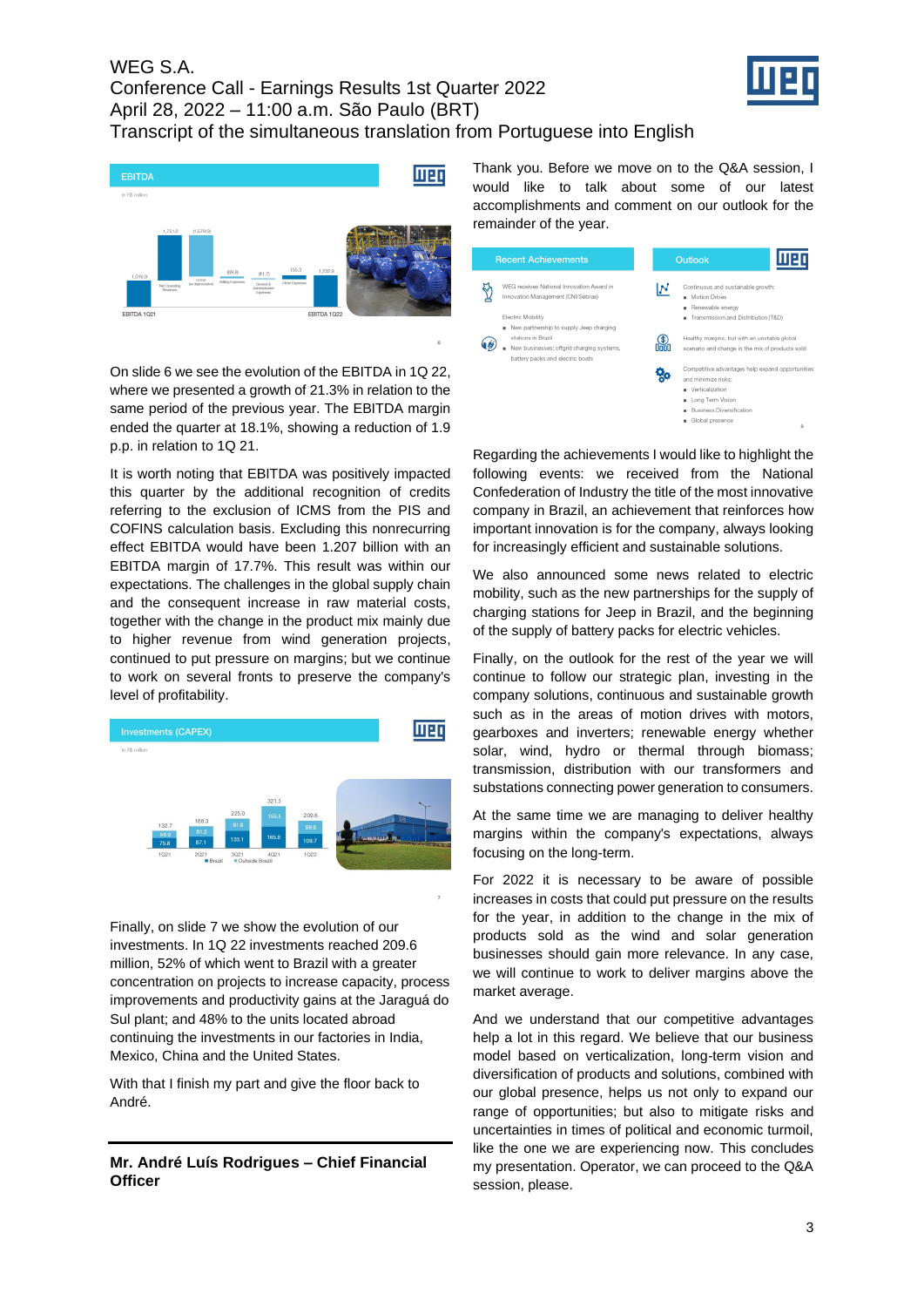



# **Q&A SESSION**

## **Operator**

Ladies and gentlemen, we will now start the Q&A session. In order to ask a question please press \*1. To remove your question from the queue press \*2.

The first question comes from Lucas Lage from XP Investmentos.

## **Mr. Lucas Lage - XP Investmentos**

Good morning André Salgueiro, Felipe, Rodrigues, André Rodrigues. I have two questions, two subjects that I would like to explore: first the impact of exchange rate.

There has been a lot of volatility. The exchange rate was, has been, has appreciated throughout April, so I would like to understand from you how you deal with the impact of exchange rate on two fronts: first if you see any negative impact on profitability, given the expected lower revenue on exports that decreases the costs in Brazil; and also if you feel any pressure to reduce prices in some short-cycle products in Brazil, such as solar and distributed generation projects, products. We understand; but any color you could give on the exchange impact would be helpful.

And regarding T&D we saw strong demand in the domestic market, mainly driven by solar and wind energies, and we saw a drop in revenues in the external market in GTD. We understand that it is much longer the cycle here than in the external markets; but I would like to understand from you what has led to this drop and if it will be stabilized at this level of revenue for this year, or if you believe it will continue to grow during 2022. So these are my two questions, thank you.

## **Mr. André Menegueti Salgueiro – Finance and Investor Relations Officer**

Hello Lucas, good morning, thank you for the question, this is André Salgueiro speaking. I will answer the first question regarding exchange rate and then André Rodrigues will answer the other about international GTD.

As for exchange rate, you mentioned in your question that we are in a volatile environment. It was at 5.30, now 4.60 and now it is back to 5. So if we compare to what it used to be and now there had not been such high fluctuation, although it did went back to 4.60 and is now back to 5.

So in a scenario such as this there are no major differences. Of course we should see where exchange rate will stabilize; but if we were talking about a variation of some decimal points that does not change for us too much.

When we see the actual exchange rate appreciating there is an impact on conversion from the external market, and especially when you look at revenue in BRL we always try to make the analysis in local currencies; but the fact is that the revenue in BRL has a negative impact in this scenario.

And there is also the cost issue. The cost is adjusted; but it is never adjusted at the same speed that we adjust revenue, so there is always some lag, some difference; and we do not like to look at volatility in the short period, because revenues has, is quickly adjusted; but the cost structure takes a bit longer to be adjusted or updated.

As for the second point of your question if I understood it correctly about prices in Brazil, obviously the cost structure products that are in USD especially for shortcycle will be priced according to the market dynamics.

So this is why it is important - going back to the beginning - to keep track of where exchange rates will stabilize and then adopt a commercial policy that makes sense.

# **Mr. André Luís Rodrigues - Chief Financial Officer**

Lucas, this is André Rodrigues speaking now. As for the performance of GTD abroad, as you said we made a calculation: in BRL a small reduction, in USD a small growth; but something important that we always like to convey is that revenues may fluctuate quarter-onquarter, and this is very typical on long-cycle businesses.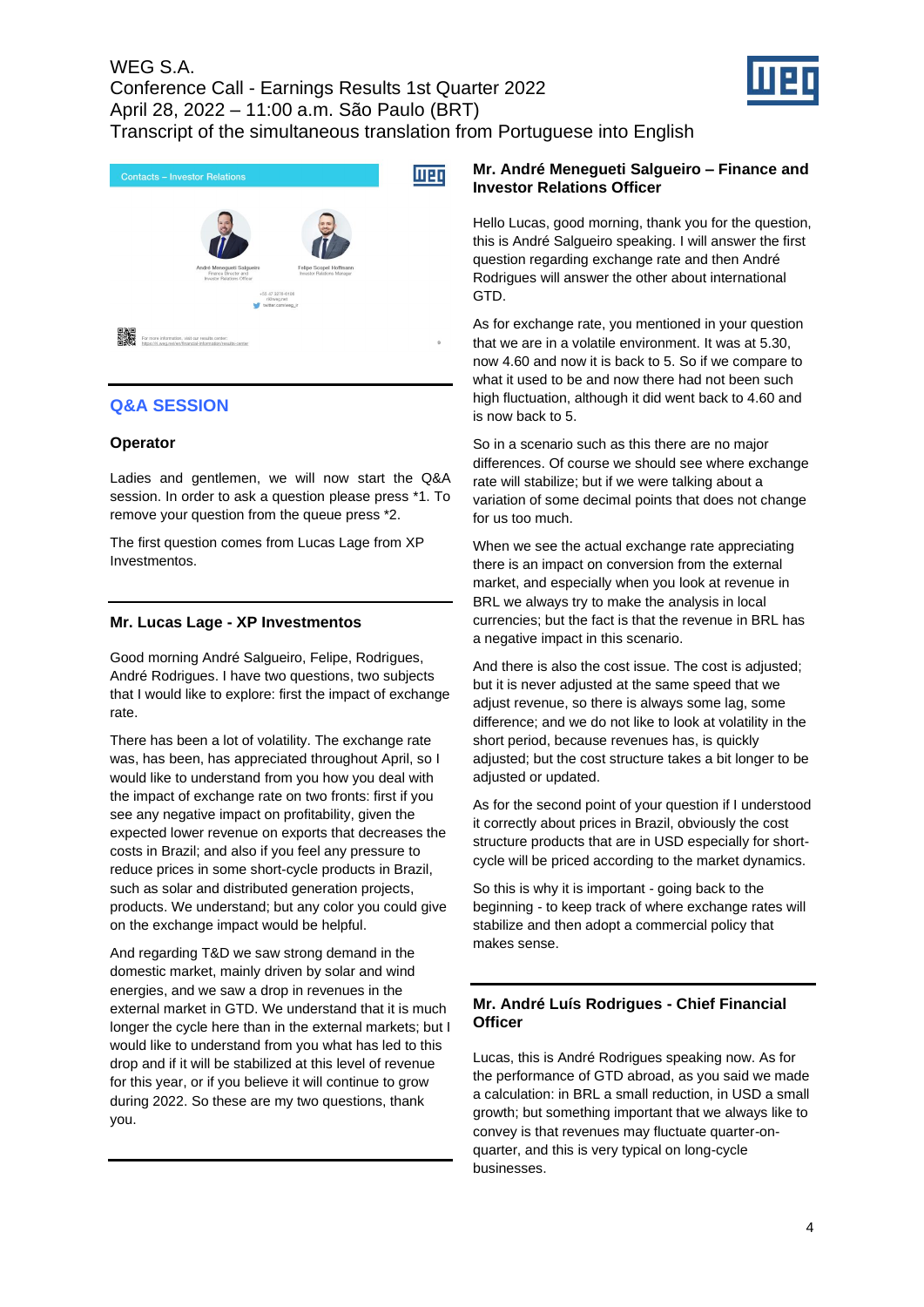

And what happened especially last year is that we had these important deliveries of T&D in Colombia and South Africa, as well of steam turbines in Germany during this period.

So it is worth highlighting that in North America what you are in the process of increasing the capacity of the new plant in the United States for transformers. So we are at the initial stage after the opening that happened at the end of last year.

But basically I would like to reinforce something we have been saying from some time now: the long-cycle portfolio is very positive, both in Brazil and abroad; but these fluctuations quarter-on-quarter may happen during the period.

## **Mr. Lucas Lage – XP Investimentos**

Perfect thank you, this is very clear. Congratulations on your results again

## **Operator**

The next question comes from Marcelo Motta from J.P. Morgan bank

# **Mr. Marcelo Motta – J.P. Morgan**

Good morning, I would like to ask about the margins dynamics. We do understand that it depends on the mix, solar and wind put pressure on the margins; but I would like to understand whether recent political events such as lockdown in China, a conflict in Europe that is taking longer than expected, could put pressure, more pressure on the margin that maybe something that would influence also the cost of raw materials in addition to the mix of products.

And also about the working capital, if you could comment on. I mean, the idea is to work with enough inventory to prevent any kind of disruption in the future. I would like to understand from you whether inventory levels should be higher this year, or should we expect working capital to be reduced when we think about medium-term inventory levels? Thank you.

## **Mr. André Luís Rodrigues - Chief Financial Officer**

Hi Marcelo, thank you for the questions. Well, when we speak about the quarter margin, what we can state is

that the recurring margin stayed according to our expectations. Also it is no news that the margins continue to be impacted by costs: the higher cost of raw materials, as well as the mix of products, which was more significant this quarter due to the growth of GTD in the domestic market, especially solar and wind.

But what helped to offset these cost increases in the quarter was the improved margins in our external operations, or operations in other countries something we have been working a lot to improve - as well as price adjustments both in the domestic and external markets that usually happen in 1Q.

As for the question about all the external conflicts that are happening not only in the war between Ukraine and Russia as well as the lockdown in China, it is a bit too early to assess how much additional risk this could pose. Given the exposure of WEG we are much more exposed to China than to the war issue.

While there is a zero-COVID policy in China, the supply chain will always be influenced and there may be complications in times that could lead to scarcity of raw materials and increase in prices.

So far we have not felt that, those consequences; but it does not mean they could not come later. So we have to keep a close eye on that.

As for working capital, the increase in our working capital for operations is concentrated on an increase of inventory levels. This is due to inflation on inventory, all the price increases that happened in raw material along the quarters; as well as the increase in inventories of strategic raw materials given the uncertainties in the global supply chain.

This was a strategic decision we made to guarantee the continuity of our operations, which was a right decision. Some raw materials supplies are atypical, or rather we have atypical inventory levels for some raw materials - but they are necessary, and the decisions we made in the first quarters were necessary and proved to be right, because with the China lockdown again we have enough raw materials to guarantee our operations.

The consequences that was in the indicators and cash flow, and the trend for this year is when things go back to normal the inventory levels tend to be reduced.

Our indicators in 2022 will reach the same situation we had pre-pandemic? That is not very likely; but the trend is to be better than the end of 2021.

It is worth remembering that this is concentrated on inventories. Our indicators of average payment terms and receiving terms have improvements or are at good levels.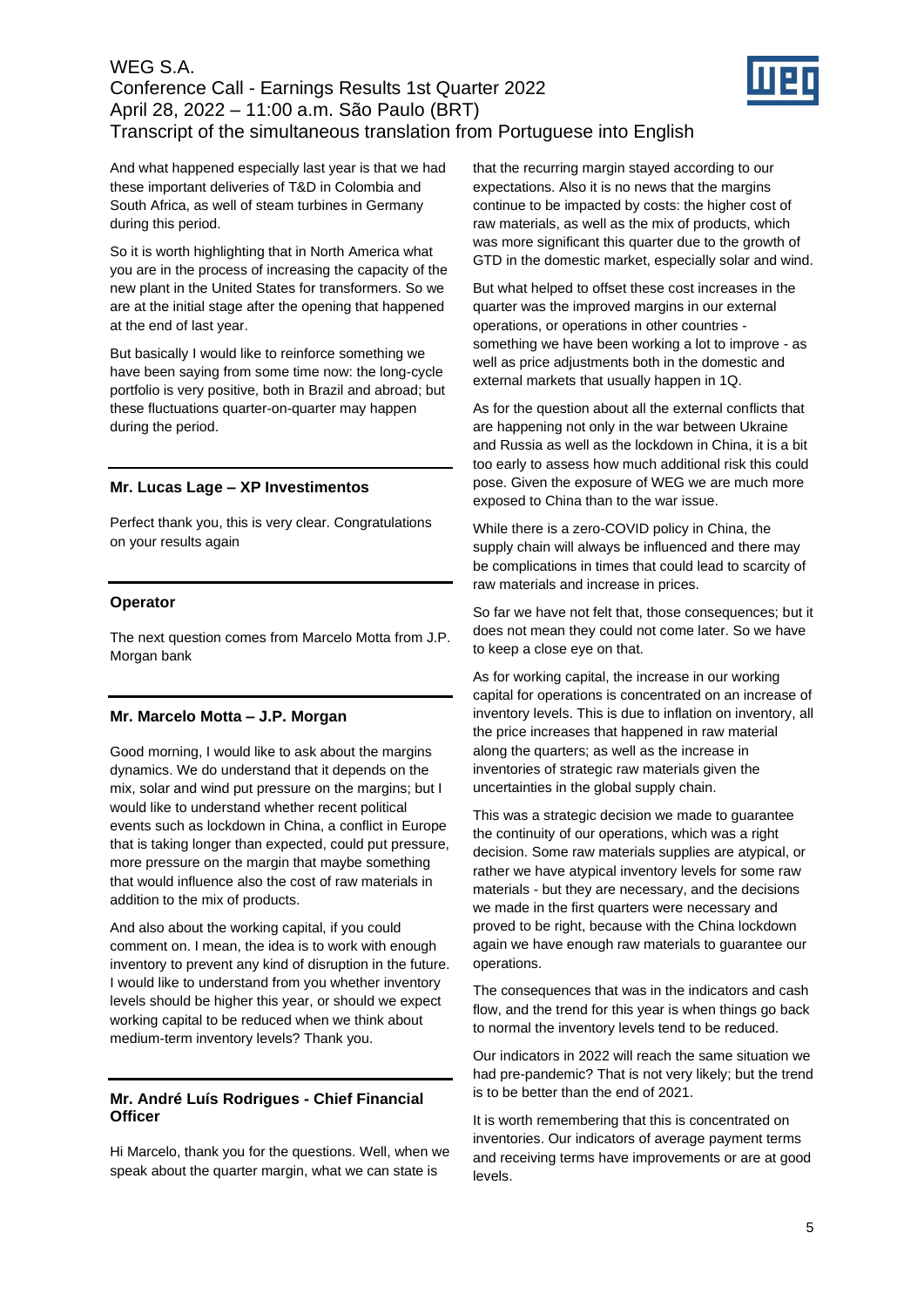

## **Mr. Marcelo Motta - J.P. Morgan**

Ok, thank you very much for your answers.

#### **Operator**

The next question comes from Régis Cardoso from Credit Suisse

#### **Mr. Régis Cardoso - Credit Suisse**

Good morning André Rodrigues, Salgueiro, Felipe, thank you for the questions. I would like to quickly go over the main segments and focusing on two of them.

In solar we saw there has been a significant increase in renewables activities, especially solar for GD and solar in general, and in this business can be seen this leap in the amount of imported solar panels.

How can we interpret this from the point of view of WEG? Is this only cost inflation or it just, it means really, it is just a Cogs increase or can WEG also increase its unit margins or volume? Maybe the increase in imports also means an increase in the EBITDA generated? And as well as increase in market share, have you captured this increase? This is on solar.

From guide, the guide some aspects I would like to address is that the operators - Oil and gas I am sorry operators are receiving from Petrobrás onshore. Is this segment relevant for WEG? I know they use WEG's pumps and motors on the onshore fields as well.

I would like to understand whether or the onshore projects have the same significance of large offshore projects. Could this mean a favorable trend for you?

And within oil and gas - now more of an international focus - is to meet the needs of Europe with gas. Do you have, do you plan to invest on gas plants in the United States and Europe? In liquefied gas?

And also if you could comment on the fruit or the consequences of investments in the sanitation markets, thank you.

#### **Mr. André Menegueti Salgueiro - Finance and Investor Relations Officer**

Hello Régis good morning, thank you for the questions. I will cover the smaller part, the renewables and then we speak of oil and gas.

What is happening in solar area is that there is an expectation that after the change in the regulation it became clear that starting next year part of the existing benefit to use the field infrastructure will be gradually removed, and the projects that are implemented during this year will continue with 100% benefit until 2045. So the market is really hot in terms of volume, number of projects and MW installed.

Obviously there is a price issue. The cost of panels and inverters ended up increasing especially during last year, given the impact on the commodities prices and that is obviously reflected on costs and our revenue as well.

But I would tell you that most of the increased performance is related to increased demand and increase in volume coming from such projects, and we expect 2022 to be a very positive year in the solar generation business in Brazil.

This is the main factor for this good performance, and I know you keep track of number of panels imported, solar panels imported, and that reflects the GTD performance in Brazil: GTD more than doubled its revenue when compared to 1Q 21, this quarter of 2022.

As for wind generation - just to complete the renewables area - we now have wind generation projects start again in last quarter of last year generating revenue, and we are in the ramp up. 3Q, 4Q and 1Q TY is better, so it is a growing trend.

And now we have a backlog of wind generation that will be in 2024, so the backlog of wind projects is healthy and positive. So we do expect that this year and next year will be positive years in terms of demand for wind generation.

Of course, as we move closer to the second half of the year - and the last year in the second half there was some revenue - growth decreases in terms of, on the comparison basis; but the prospects are, the outlook is very good.

As for oil and gas, it is the main business or market for our products in industrial electric and electronic equipment.

If I remember correctly, in 2019 when we made a presentation of our business segments, we said that oil and gas for the industry as a whole accounted for 18 to 20% of the total demand of the segment - and here we are speaking about exposure to offshore, onshore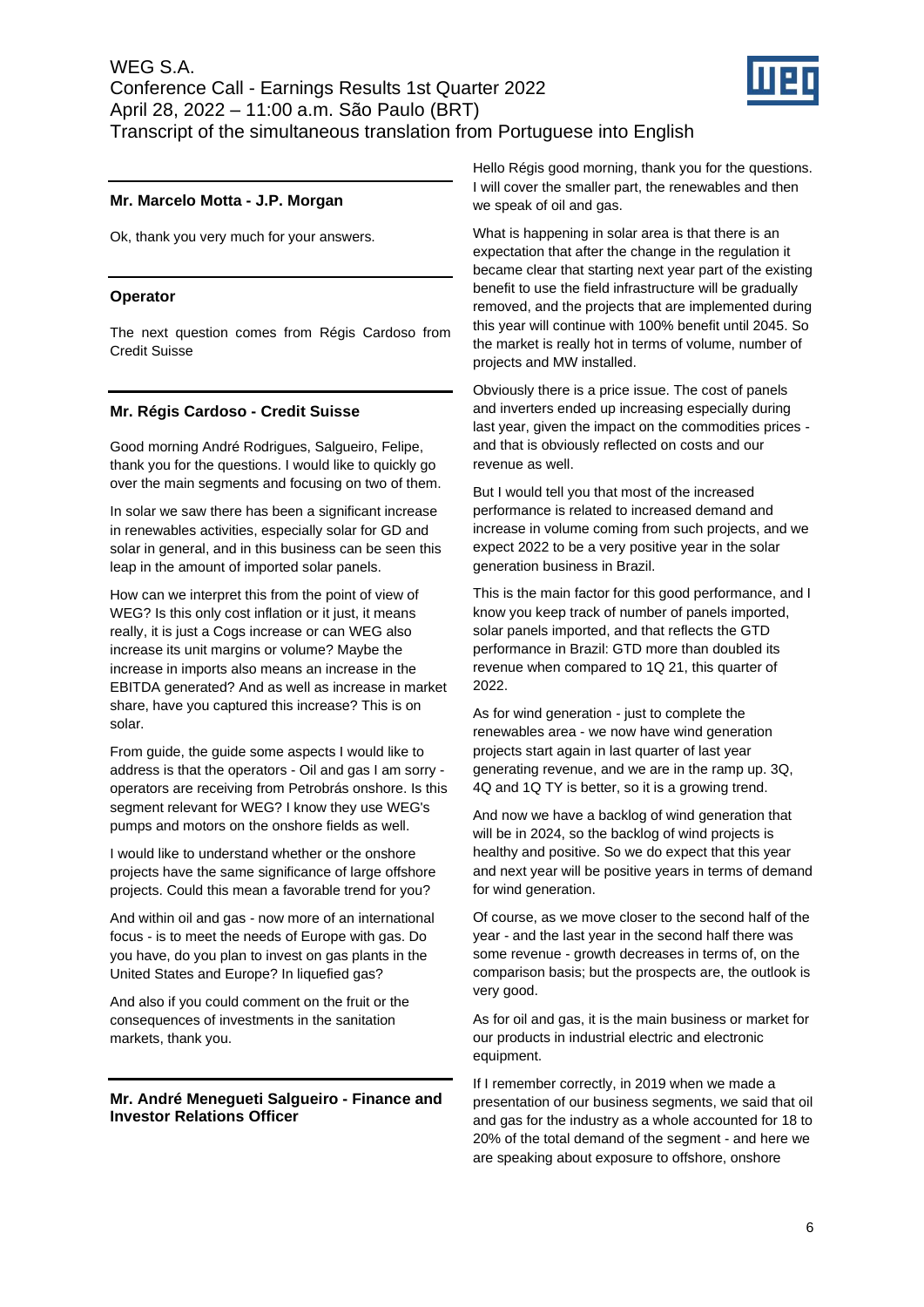

projects, refineries. There is also an exposure to LNG terminals so for liquefaction or gasification.

So these investments are increasing in the United States and Europe. This is a market that could be addressed by WEG, there may be opportunities for us in that market.

So this is a market that in the end of last year we already said it showed a positive trend, and now with the conflict in Europe it could unlock some new projects and so we, the trend is for the oil and gas market to continue in a heated manner growing for the next quarters..

# **Mr. Régis Cardoso - Credit Suisse**

Understood thank you - if you could give us a follow-up just to conclude. I understand that there is a trend for growing revenues with maybe decreasing margins, given the ramp-up of wind and GTD; but the ROIC I believe in 2Q should have a substantial drop, because last year it was two months comparison.

Should we expect a higher drop for the next quarter and maintenance at a more intermediary level at 20 something of ROIC? How can that dynamic be translated in financial metrics?

# **Mr. André Menegueti Salgueiro - Finance and Investor Relations Officer**

Well, it is hard to give a target or guidance for ROIC; but yes, considering that 2Q LY was a very positive one when we had that high increase, and now it will be the basis for calculating 2Q 22, we do expect some accommodation.

The ROIC started a trend of settlement since 3Q LY that happens quarter every quarter… On quarter, so it will continue; but the level at which it will stabilize or reach is hard to tell you right now.

# **Mr. Régis Cardoso - Credit Suisse**

Ok understood, thank you.

# **Operator**

The next question comes from André Mazzini from **Citibank** 

## **Mr. André Mazzini - Citibank**

Hello everyone, thank you for the question. My question is about competition in the external market. When we look at Siemens and ABB results their backlog has increased; but revenues are not increasing so much.

So we wonder whether the peers, your peers could have any reduction in capacity since the global chains are quite broken and there is a lockdown in China. This, added to the fact that you have a small market share abroad, could this be good winds and a good sign for you, given that your peers could be at their full capacity?

And you are more vertically integrated than them and you have plants all over the world, so you would be able to surf during 2022 with fewer supplies and capacity problems when compared to these peers that I mentioned, thank you.

# **Mr. André Luís Rodrigues - Chief Financial Officer**

This is André Rodrigues speaking, André. About the competitors, everybody is keeping track, seeing that the demand is positive in several areas of the world. This is positive for WEG as well as for WEG's competitors.

The main issue here is the capacity that a company must have to differentiate itself and seize the opportunities generated by the world - and WEG is doing that very well.

It started to benefit from those opportunities in the beginning of the pandemic. During the lockdown in areas - I am talking about North America, Mexico and Europe - WEG, thanks to its verticalized production model, which is an advantage we have, and the situation of good inventory levels in some branches, we benefit from that.

And given the growth rate in the external market that you have seen every quarter, and we know how much markets are growing, WEG is really being successful to capture market share during these last quarters.

This is a result of the constant development of the company in the technology area. If you are not, we were not able to compete with our competitors, if we do not keep up-to-date in technology terms, as well as a result of investments to increase capacity we were making several regions, as well as to our capacity to enter new segments in markets.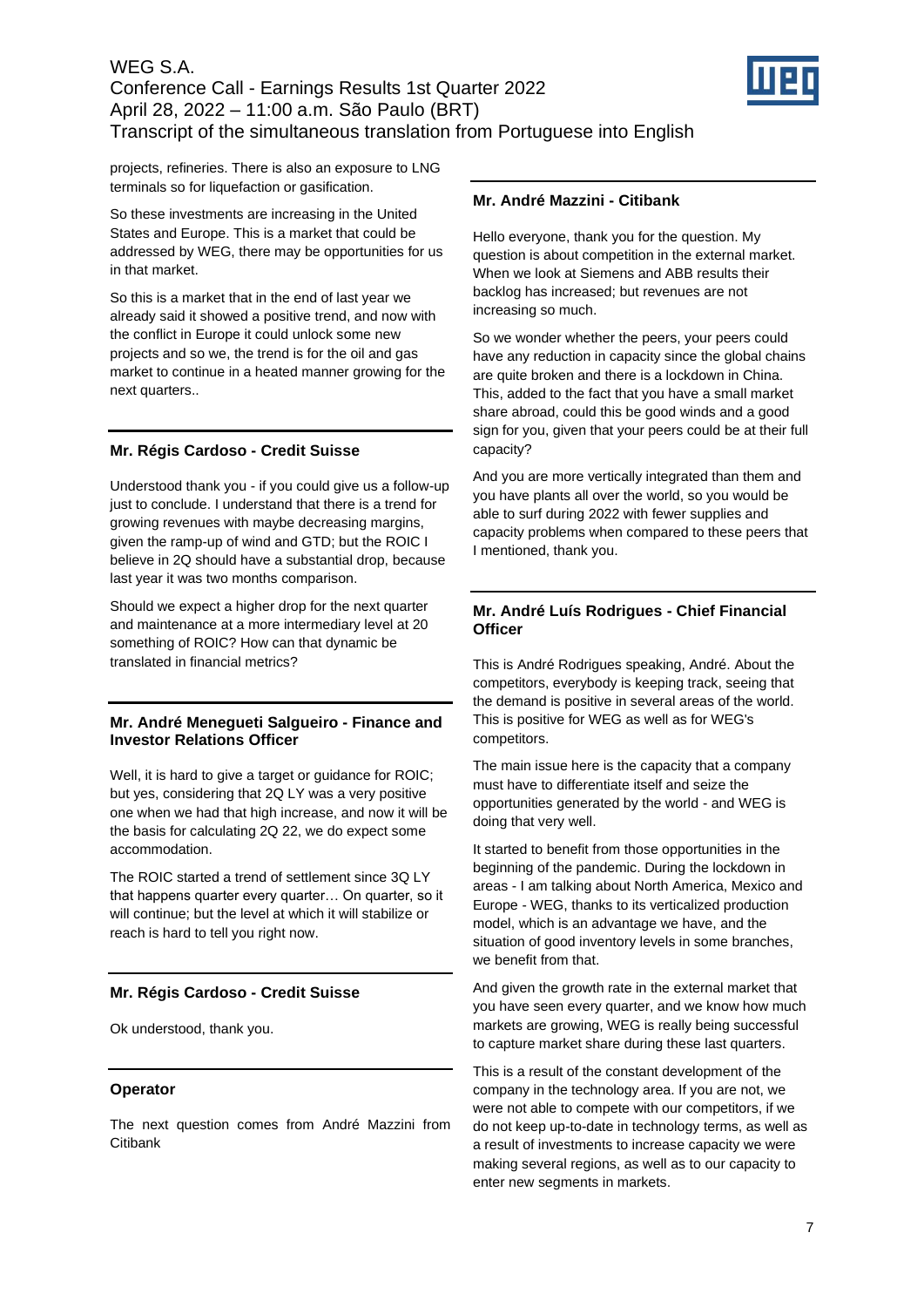

For example, in the past WEG was a very, highly exposed to oil and gas and mining in the external market, and we made several efforts in the company to also operate in water and sanitation segments abroad, so we opened a new opportunity for the company.

So in the speech of Salgueiro one of the highlights of this quarter in the industrial electric and electronic equipment is also pulp and paper segments. This is another segment in which we are working to create new opportunities for the company, as well as new geographies. As reported earlier Kazakhstan, Poland, Turkey, investment in low-voltage in India - that unit will be finished soon.

So the world has a demand for our products, is creating opportunities for all companies; but WEG in my opinion is making the most of these opportunities.

As for the global supply chain - if I understood your second question correctly - I do not believe there has been a lot of change in terms of what has happened lately. Yes, there is a verticalization of our process and production is a competitive advantage that makes our life a bit easier.

We have things solved regarding global supply chain. The world dependence on Asia for electronic equipment. We cannot reach that level of verticalization; but in other products we have that advantage.

# **Mr. André Mazzini – Citibank**

Ok perfect Rodrigues, very clear. Just one follow-up on the question you answered before: Europe, soon after the war there was a REPowerEU Plan and the idea of that plan was to be zero dependent on Russia for energy source.

Germany is too highly dependent on Russia, and do you believe that this plan with this new branding will make a difference? I mean you are already important in Europe; could we expect a higher growth? This plan will result in more investments from Europe in order to become independent from Russia in terms of energy?

### **Mr. André Menegueti Salgueiro – Finance and Investor Relations Officer**

This is Salgueiro speaking, Mazzini. Well, we have to separate the opportunities a bit. If we are speaking purely of investment in renewable energies, wind and solar, we are not exposed to the European market, so there are no clear opportunities in this area.

We do have a business in Europe, which is a joint venture of TGM that is focused on steam turbines. So for thermal generation yes, and if there is investment in that area it could bring an opportunity for us. And we could also address some projects with the production from Brazil.

In addition to that there is opportunities from demand for other products, such as industrial motors either medium or low-voltage, and automation equipment for projects such as LLG terminals and oil and gas investments in Europe, Middle East, North of Africa. That is a market which we are highly exposed to.

So depending on the investment and where it is concentrated I believe yes, it could become an opportunity; but not for 100%, given that we are not exposed to the renewable market oil and… Or rather solar and wind in Europe.

#### **Operator**

The next question is from Luis Capistrano from Itaú BBA.

# **Mr. Luis Capistrano - Itaú BBA**

Good morning everyone, thank you for taking my questions. I would like to go a bit more into details when we talk about domestic GTD. Naturally the demand is very strong in 1Q and will continue to be favored in the next quarters.

The question is about how much this is structural, with some longevity and more predictable, and how much it derives from this context of changes in the legislation that is boosting the solar industry?

And the second part of this question would be for how long this positive impact on solar energy will continue for you? One year, two years? And this movement of pre-by will favor you for how long?

And the second question is a bit more open to all segments of the company: we know that the long-cycle portfolio or backlog is good and ensures a good performance for 2022; but thinking about new orders how has this development been in 2022? I mean, the new orders flow?

### **Mr. André Menegueti Salgueiro - Finance and Investor Relations Officer**

Ok this is Salgueiro speaking, thank you for the question. GTD, domestic GTD especially focused on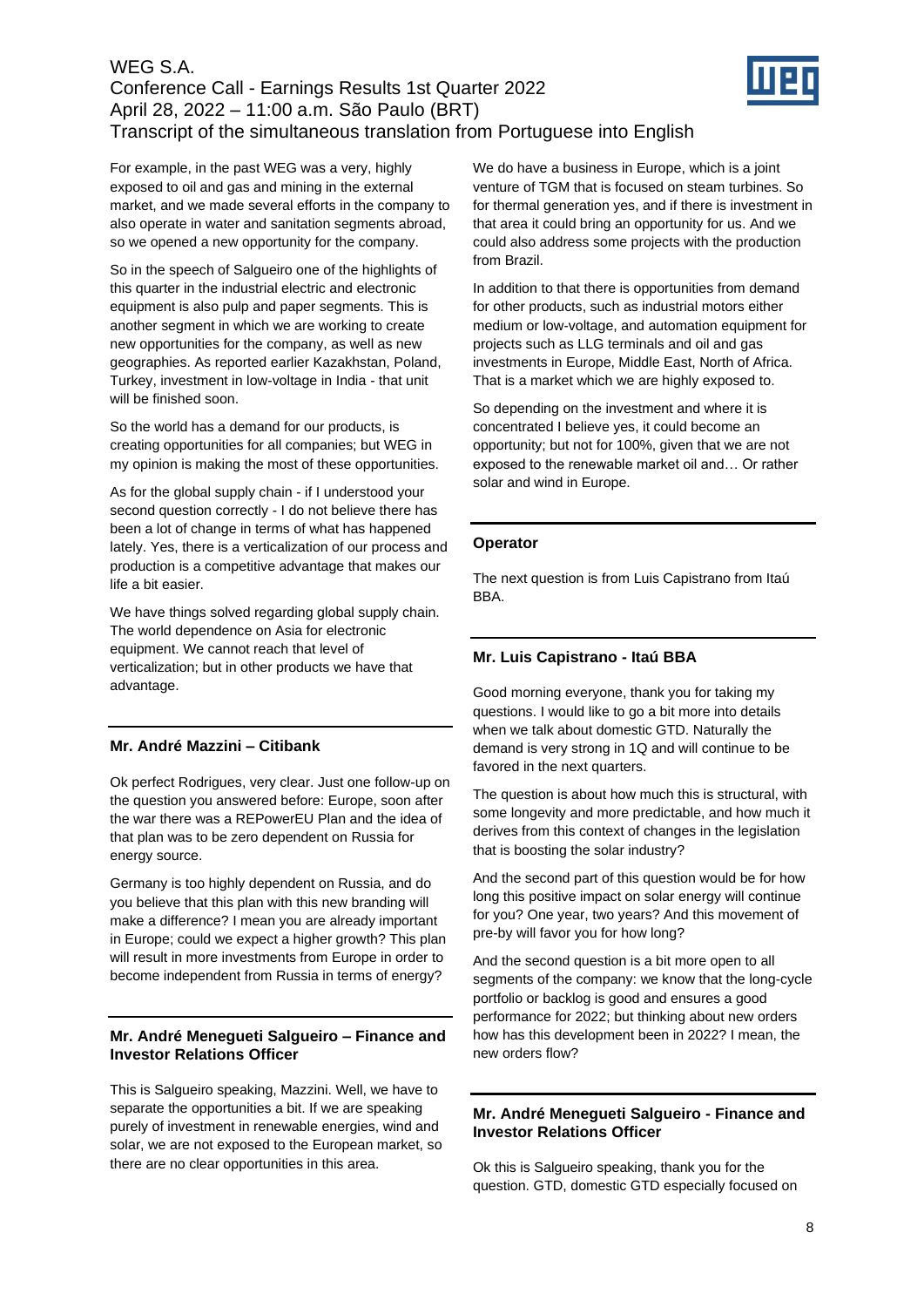

solar, but also giving you a broad overview. In the release and also in my presentation we mentioned that the strong performance of GTD in Brazil happened because all the businesses in the area had a significant performance - and that is true for all the areas.

Obviously some businesses grew more, such as wind generation, because there was no comparison basis from last year; then came solar with a strong growth.

But if we look at other businesses, even water or hydro or thermal generation also performed well, as well as T&D in Brazil.

Looking forward - trying to answer your question about what is short-term and long-term - we have the wind energy coming back strong since 2Q LY, we are making the plant full and there will be a time when there will not be much growth; but our backlog goes to the beginning of 2024.

So in terms of recurring events this is the GTD business with the highest longevity, almost 2 years in the backlog.

When we move to solar, solar is highly concentrated in solar distribution, distributed generation.

In GD there is a backlog visibility of one, two, three months at the most. So solar is expected to have a very positive year in 2022, and there is expected changes in regulations. So how will the business be for 2023? We believe that since the benefit will be given, solar business continues to make sense in the medium and long-term.

Obviously, keeping the level of revenue and growth level will increasingly be, be increasingly difficult. So we expect growth to become more stable as of next year and to be more of a recurring growth level.

The other businesses such as T&D and generation, we can see a backlog that goes up to the end of this year, beginning of next year. For the visibility we have - and Rodrigo explained in the last questions - we have a good, positive backlog.

Given the prospects of generation options and transmission lines auctions, we see good news for projects for next year. The trend is for these projects to continue to happen.

So summarizing, the first message is that the year will be positive; but as the revenue growth the comparison basis becomes higher, so the growth pace decreases.

We have good, positive trends for long-cycle products. We expect positive year for short-cycle, and we do not know how solar will develop next year. So far we

believe it will maintain its revenue level close to what it was in 2022 - but let us see how it will develop

## **Mr. Luis Capistrano – Itaú BBA**

Thank you for your answer, it was a very thorough one. But for GTD the most part of the demand derives from long-cycle, right? If we think about 100% of revenue we are speaking of more than half long-cycle GTD; is that right?

### **Mr. André Menegueti Salgueiro – Finance and Investor Relations Officer**

Well, solar, distributed generation we consider to be short-cycle. So within GTD short-cycle is GD distributed generation and transformers, small transformers for distribution in poles, which are shortcycle. The rest within GTD is classified as long-cycle.

# **Mr. Luis Capistrano - Itaú BBA**

Perfect and the rest, and the remainder adds up to more than 50%?

### **Mr. André Menegueti Salgueiro – Finance and Investor Relations Officer**

Yes, we do not break down by business. If I tell you the percentage you would have the breakdown of solar, so I cannot disclose that information, unfortunately.

### **Mr. Luis Capistrano - Itaú BBA**

Ok thank you André, thank you for the answer.

### **Operator**

The next question is from Pedro Fontana from Bradesco BBI.

### **Mr. Pedro Fontana - Bradesco BBI**

Good morning everyone, thank you for taking my question, congratulation on the results. Could you please comment on WEG's, how WEG is doing to benefit from the trend and how do you expect this to